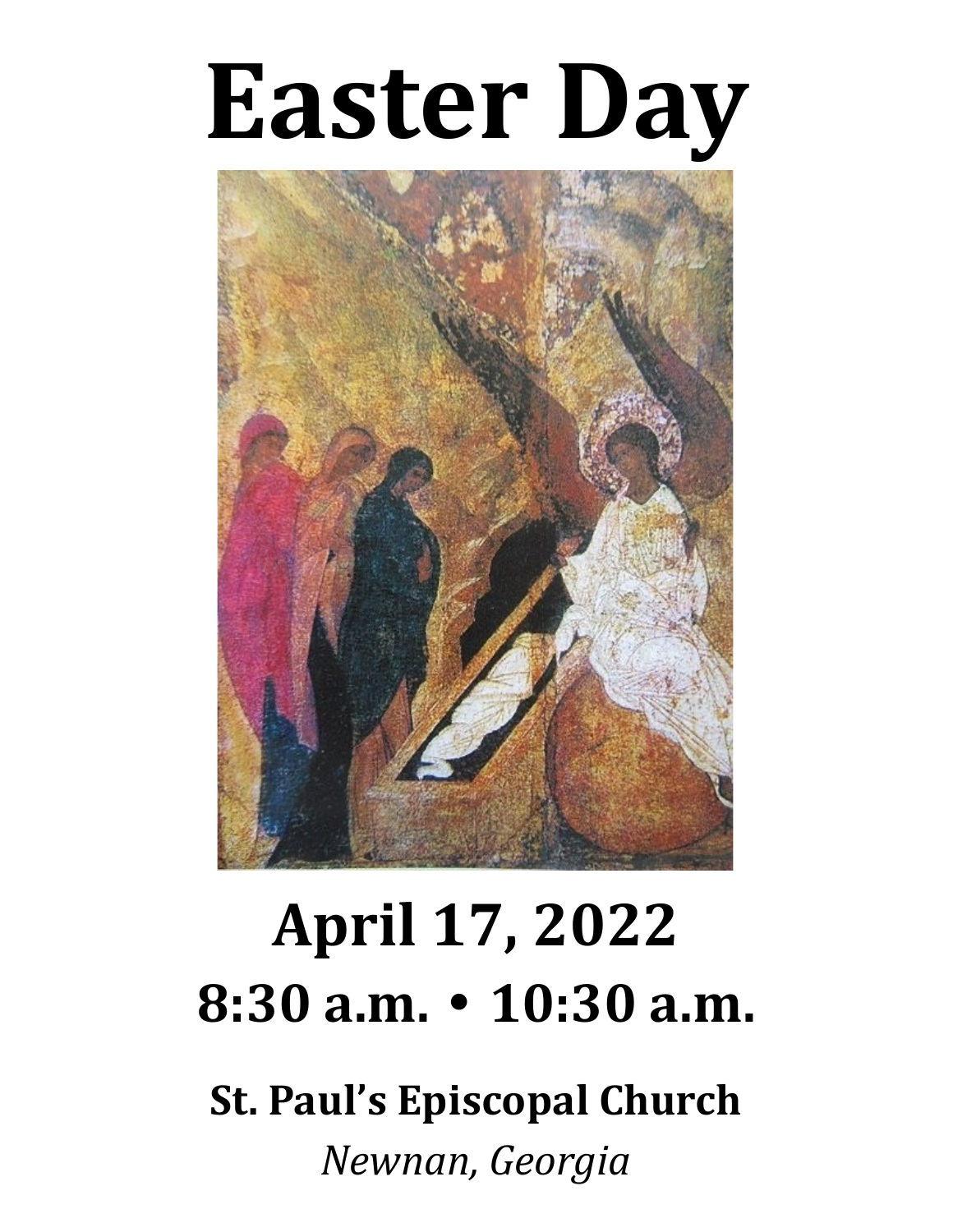### **Celebration of the Holy Eucharist**

### **The Opening Voluntary** *Brass Quintet*

### **The Opening Hymn**<br>*Jesus Christ is risen today Hymnal 207*



1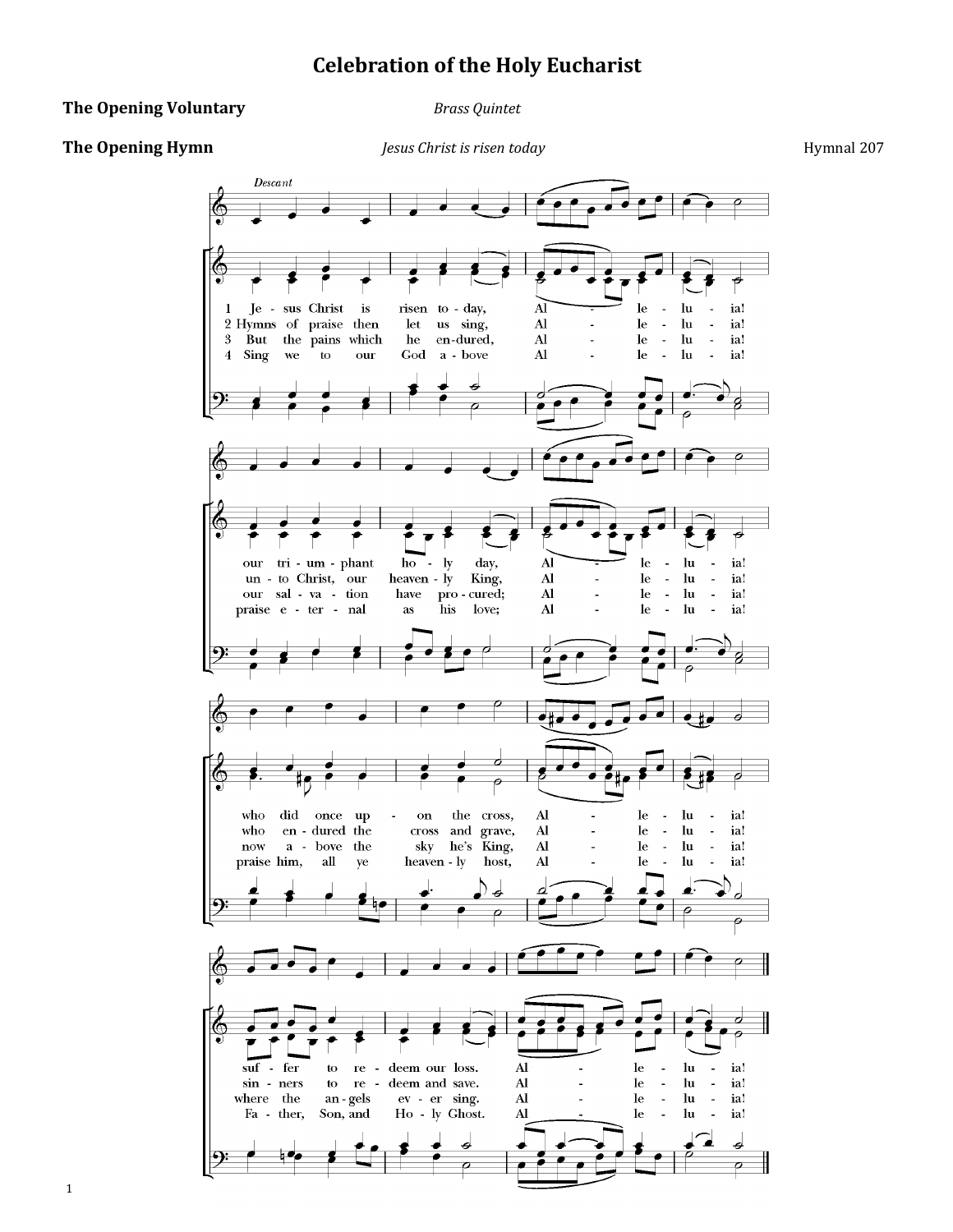### **The Flowering of the Cross (10:30 only)**

### **The Hymn at the Flowering of the Cross** *Morning has broken* Hymnal 8 (10:30 a.m.)

*After flowering the cross, children ages 4-8 are invited to gather at the rear of the nave to attend Children's Chapel, returning during the Peace.*

### **The Liturgy of the Word**

| Celebrant | Alleluia. Christ is risen.          |
|-----------|-------------------------------------|
| People    | The Lord is risen indeed. Alleluia. |

### *The People say together*

Almighty God, to you all hearts are open, all desires known, and from you no secrets are hid: Cleanse the thoughts of our hearts by the inspiration of your Holy Spirit, that we may perfectly love you, and worthily magnify your holy Name; through Christ our Lord. **Amen.**

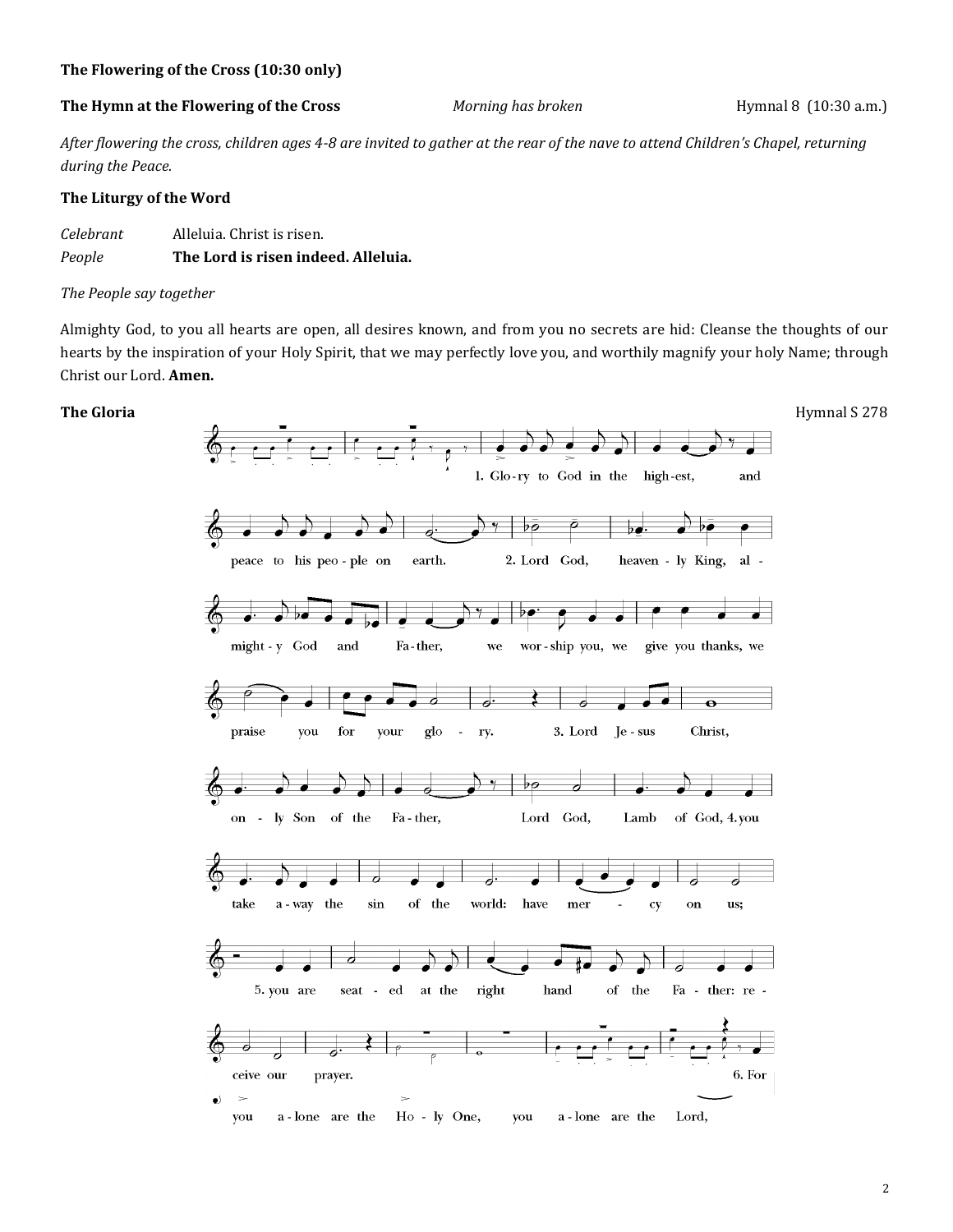

### **The Collect of the Day**

| Celebrant | The Lord be with you. |
|-----------|-----------------------|
| People    | And also with you.    |
| Celebrant | Let us pray.          |

Almighty God, who through your only-begotten Son Jesus Christ overcame death and opened to us the gate of everlasting life: Grant that we, who celebrate with joy the day of the Lord's resurrection, may be raised from the death of sin by your lifegiving Spirit; through Jesus Christ our Lord, who lives and reigns with you and the Holy Spirit, one God, now and for ever. **Amen.**

### *All may be seated.*

### **The First Reading – Isaiah 65:17-25**

A Reading from the Book of Isaiah.

I am about to create new heavens and a new earth; the former things shall not be remembered or come to mind. But be glad and rejoice forever in what I am creating; for I am about to create Jerusalem as a joy, and its people as a delight. I will rejoice in Jerusalem, and delight in my people; no more shall the sound of weeping be heard in it, or the cry of distress. No more shall there be in it an infant that lives but a few days, or an old person who does not live out a lifetime; for one who dies at a hundred years will be considered a youth, and one who falls short of a hundred will be considered accursed. They shall build houses and inhabit them; they shall plant vineyards and eat their fruit. They shall not build and another inhabit; they shall not plant and another eat; for like the days of a tree shall the days of my people be, and my chosen shall long enjoy the work of their hands. They shall not labor in vain, or bear children for calamity; for they shall be offspring blessed by the Lord--and their descendants as well. Before they call I will answer, while they are yet speaking I will hear. The wolf and the lamb shall feed together, the lion shall eat straw like the ox; but the serpent-- its food shall be dust! They shall not hurt or destroy on all my holy mountain, says the Lord.

| Lector | The Word of the Lord. |
|--------|-----------------------|
| People | Thanks be to God.     |

### **The Psalm 118: 1-2, 14-24**

*The psalm is sung by the choir.*

| 1  | Give thanks to the LORD, for he is good; |
|----|------------------------------------------|
|    | his mercy endures for ever.              |
| 2  | Let Israel now proclaim,                 |
|    | "His mercy endures for ever."            |
| 14 | The LORD is my strength and my song,     |
|    | and he has become my salvation.          |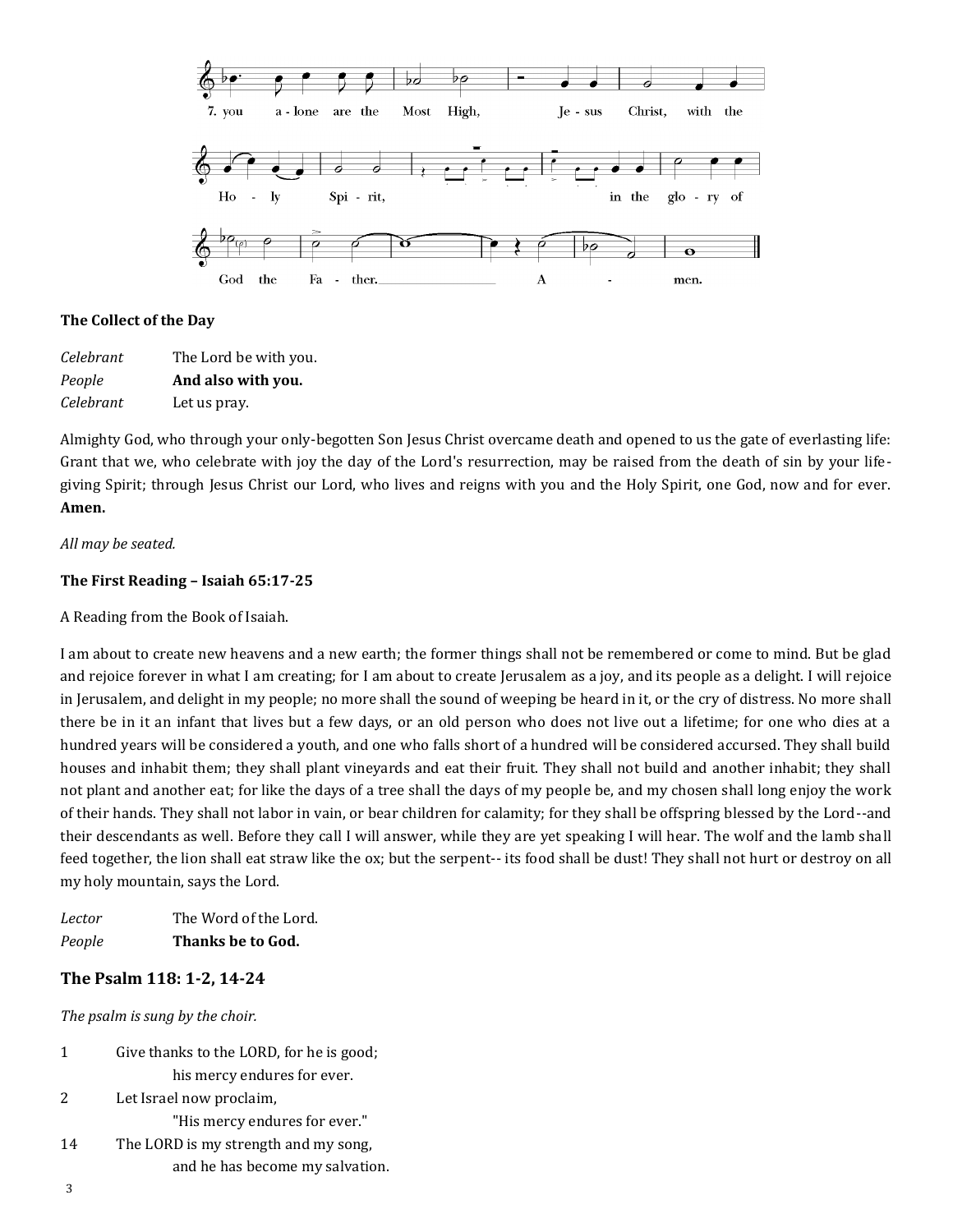| 15 | There is a sound of exultation and victory     |
|----|------------------------------------------------|
|    | in the tents of the righteous:                 |
|    |                                                |
| 16 | "The right hand of the LORD has triumphed!     |
|    | the right hand of the LORD is exalted!         |
|    | the right hand of the LORD has triumphed!"     |
| 17 | I shall not die, but live,                     |
|    | and declare the works of the LORD.             |
| 18 | The LORD has punished me sorely,               |
|    | but he did not hand me over to death.          |
| 19 | Open for me the gates of righteousness;        |
|    | I will enter them;                             |
|    | I will offer thanks to the LORD.               |
| 20 | "This is the gate of the LORD;                 |
|    | he who is righteous may enter."                |
| 21 | I will give thanks to you, for you answered me |
|    | and have become my salvation.                  |
| 22 | The same stone which the builders rejected     |
|    | has become the chief cornerstone.              |
| 23 | This is the LORD'S doing,                      |
|    | and it is marvelous in our eyes.               |
| 24 | On this day the LORD has acted;                |
|    | we will rejoice and be glad in it.             |
|    |                                                |

### **The Second Reading – Acts 10:34-43**

A Reading from the Acts of the Apostles.

Peter began to speak to Cornelius and the other Gentiles: "I truly understand that God shows no partiality, but in every nation anyone who fears him and does what is right is acceptable to him. You know the message he sent to the people of Israel, preaching peace by Jesus Christ--he is Lord of all. That message spread throughout Judea, beginning in Galilee after the baptism that John announced: how God anointed Jesus of Nazareth with the Holy Spirit and with power; how he went about doing good and healing all who were oppressed by the devil, for God was with him. We are witnesses to all that he did both in Judea and in Jerusalem. They put him to death by hanging him on a tree; but God raised him on the third day and allowed him to appear, not to all the people but to us who were chosen by God as witnesses, and who ate and drank with him after he rose from the dead. He commanded us to preach to the people and to testify that he is the one ordained by God as judge of the living and the dead. All the prophets testify about him that everyone who believes in him receives forgiveness of sins through his name."

*Lector* The Word of the Lord. *People* **Thanks be to God.**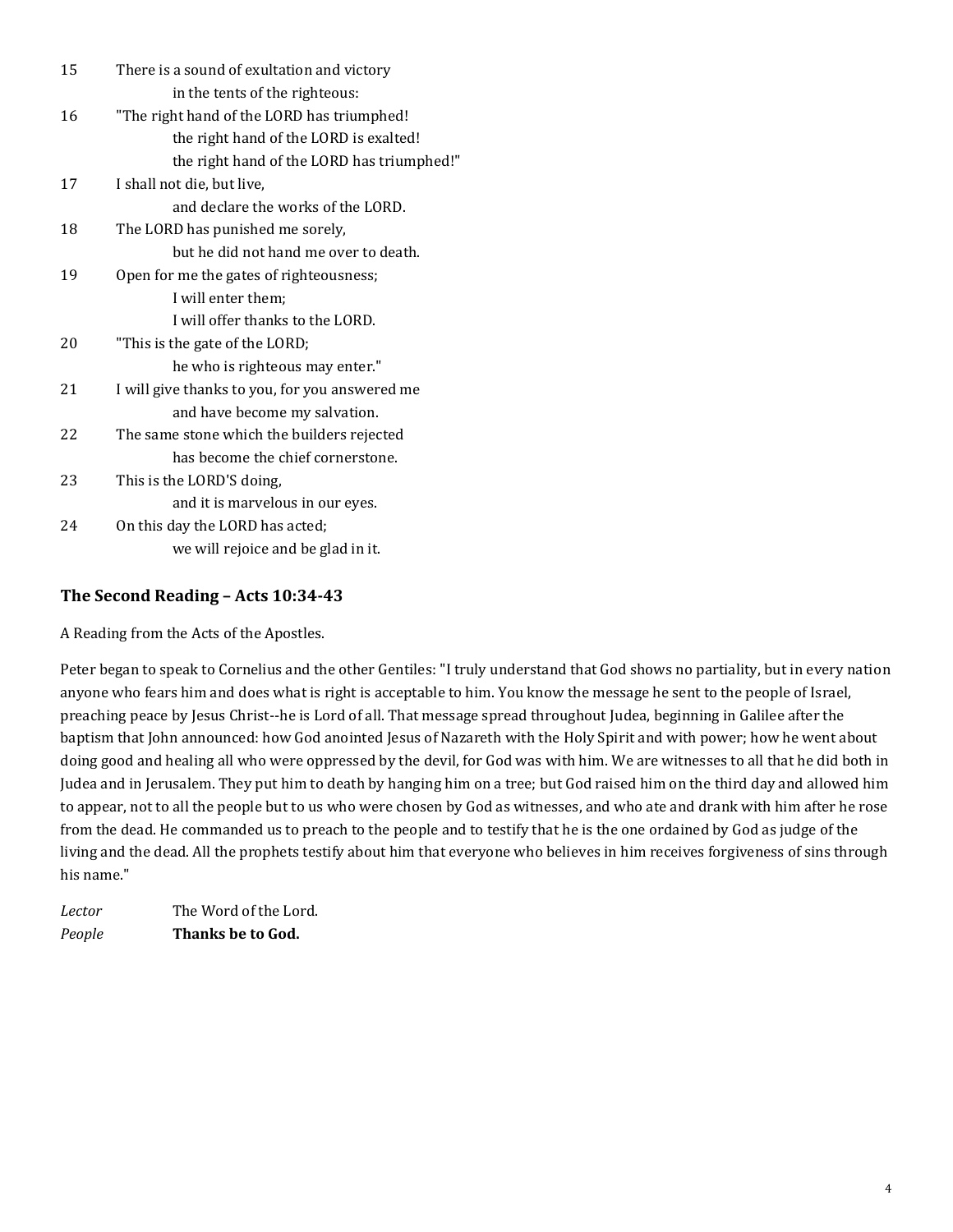### **The Sequence Hymn** *The day of Resurrection Hymnal 210*

*All stand, as able.*

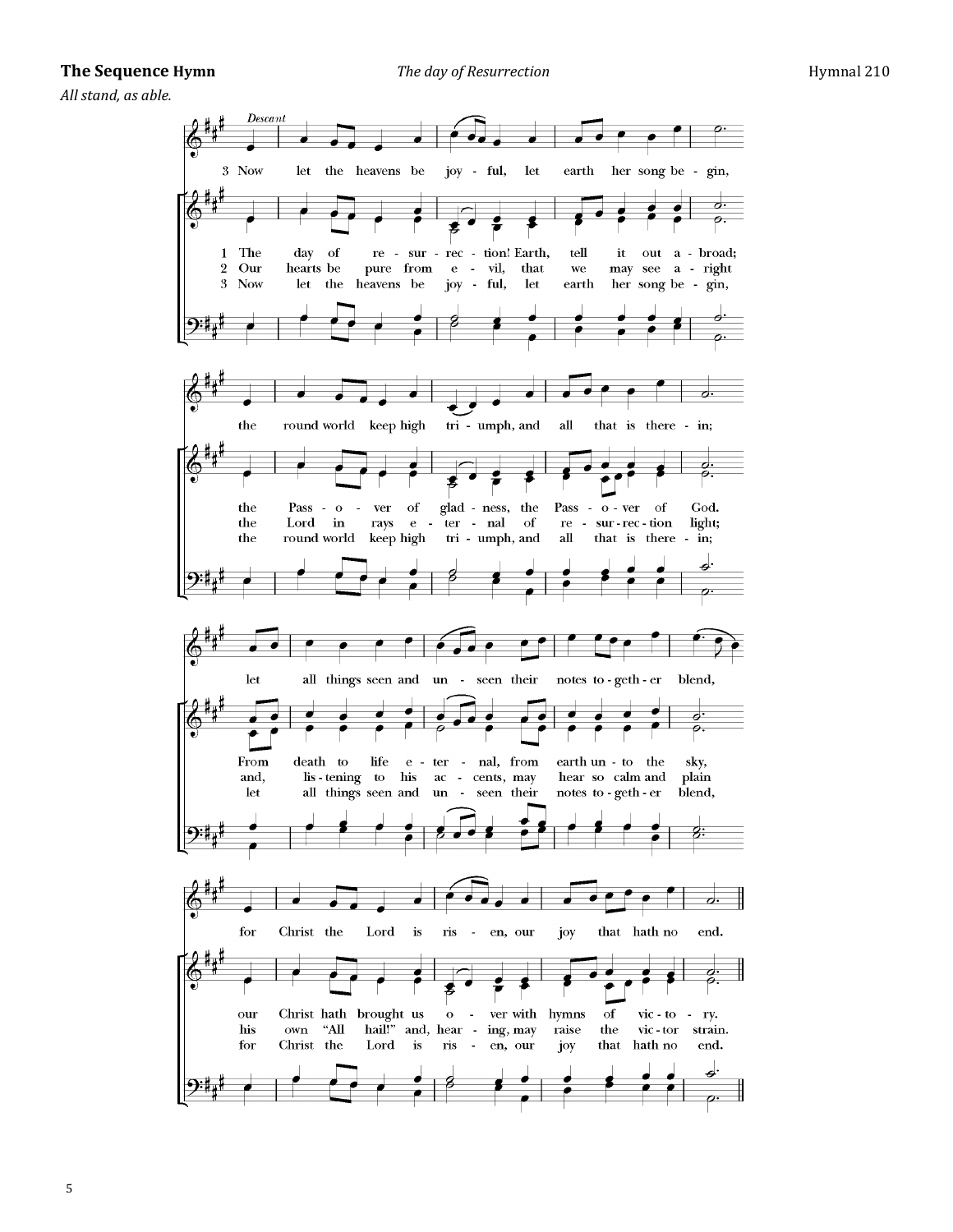### **The Holy Gospel – John 20: 1-18**

*Celebrant* The Holy Gospel of our Lord Jesus Christ according to John. *People* **Glory to you, Lord Christ.**

Early on the first day of the week, while it was still dark, Mary Magdalene came to the tomb and saw that the stone had been removed from the tomb. So she ran and went to Simon Peter and the other disciple, the one whom Jesus loved, and said to them, "They have taken the Lord out of the tomb, and we do not know where they have laid him." Then Peter and the other disciple set out and went toward the tomb. The two were running together, but the other disciple outran Peter and reached the tomb first. He bent down to look in and saw the linen wrappings lying there, but he did not go in. Then Simon Peter came, following him, and went into the tomb. He saw the linen wrappings lying there, and the cloth that had been on Jesus' head, not lying with the linen wrappings but rolled up in a place by itself. Then the other disciple, who reached the tomb first, also went in, and he saw and believed; for as yet they did not understand the scripture, that he must rise from the dead. Then the disciples returned to their homes.

But Mary stood weeping outside the tomb. As she wept, she bent over to look into the tomb; and she saw two angels in white, sitting where the body of Jesus had been lying, one at the head and the other at the feet. They said to her, "Woman, why are you weeping?" She said to them, "They have taken away my Lord, and I do not know where they have laid him." When she had said this, she turned around and saw Jesus standing there, but she did not know that it was Jesus. Jesus said to her, "Woman, why are you weeping? Whom are you looking for?" Supposing him to be the gardener, she said to him, "Sir, if you have carried him away, tell me where you have laid him, and I will take him away." Jesus said to her, "Mary!" She turned and said to him in Hebrew, "Rabbouni!" (which means Teacher). Jesus said to her, "Do not hold on to me, because I have not yet ascended to the Father. But go to my brothers and say to them, 'I am ascending to my Father and your Father, to my God and your God.'" Mary Magdalene went and announced to the disciples, "I have seen the Lord"; and she told them that he had said these things to her.

*Celebrant* The Gospel of the Lord. *People* **Praise to you, Lord Christ.**

*A period of silence is kept.*

### **The Nicene Creed**

### *All stand.*

We believe in one God, the Father, the Almighty, maker of heaven and earth, of all that is, seen and unseen.

We believe in one Lord, Jesus Christ, the only Son of God, eternally begotten of the Father, God from God, Light from Light, true God from true God, begotten, not made, of one Being with the Father. Through him all things were made. For us and for our salvation he came down from heaven: by the power of the Holy Spirit he became incarnate from the Virgin Mary, and was made man. For our sake he was crucified under Pontius Pilate; he suffered death and was buried. On the third day he rose again in accordance with the Scriptures; he ascended into heaven and is seated at the right hand of the Father. He will come again in glory to judge the living and the dead, and his kingdom will have no end.

We believe in the Holy Spirit, the Lord, the giver of life, who proceeds from the Father and the Son. With the Father and the Son he is worshiped and glorified. He has spoken through the prophets. We believe in one holy catholic and apostolic Church. We acknowledge one baptism for the forgiveness of sins. We look for the resurrection of the dead, and the life of the world to come. Amen.

**The Sermon** The Rev. Hazel Smith Glover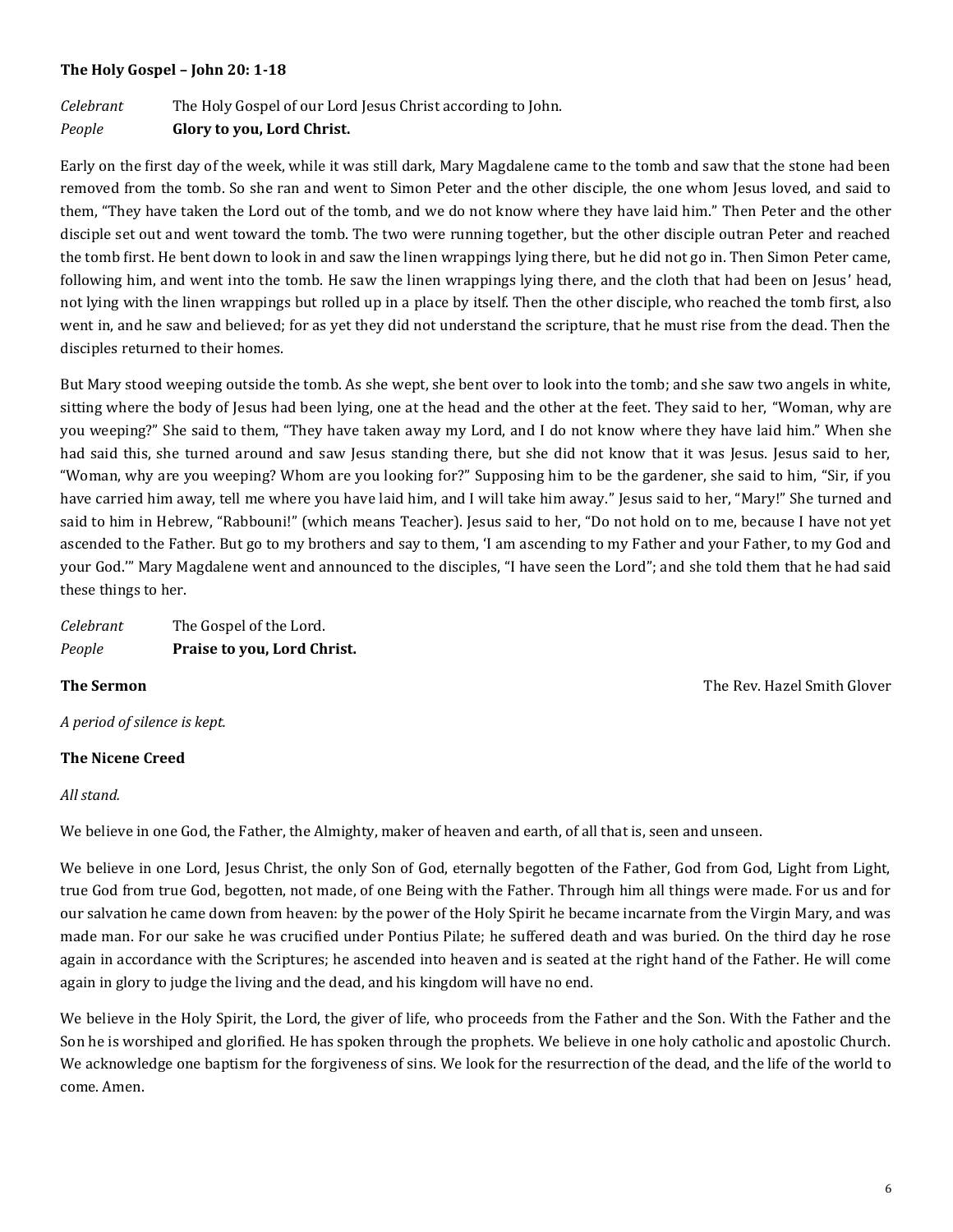### **The Prayers of the People – Form III** BCP 387

| <i>Intercessor</i> | Father, we pray for your holy Catholic Church;                             |
|--------------------|----------------------------------------------------------------------------|
| People             | That we all may be one.                                                    |
| Intercessor        | Grant that every member of the Church may truly and humbly serve you;      |
| People             | That your Name may be glorified by all people.                             |
| <i>Intercessor</i> | We pray for all bishops, priests, and deacons;                             |
| People             | That they may be faithful ministers of your Word and Sacraments.           |
| <i>Intercessor</i> | We pray for all who govern and hold authority in the nations of the world; |
| People             | That there may be justice and peace on the earth.                          |
| <i>Intercessor</i> | Give us grace to do your will in all that we undertake;                    |
| People             | That our works may find favor in your sight.                               |
| <i>Intercessor</i> | Have compassion on those who suffer from any grief or trouble;             |
| People             | That they may be delivered from their distress.                            |
| <i>Intercessor</i> | Give to the departed eternal rest.                                         |
| People             | Let light perpetual shine upon them.                                       |
| <i>Intercessor</i> | We praise you for your saints who have entered into joy;                   |
| People             | May we also come to share in your heavenly kingdom.                        |
| <i>Intercessor</i> | Let us pray for our own needs and those of others.                         |

### *The Celebrant adds a concluding Collect.*

O Lord our God, accept the fervent prayers of your people; in the multitude of your mercies, look with compassion upon us and all who turn to you for help; for you are gracious, O lover of souls, and to you we give glory, Father, Son, and Holy Spirit, now and for ever. *Amen.* 

### **The Peace**

*All stand.* 

*Celebrant* The peace of the Lord be always with you.

*People* **And also with you.**

**Blessings and Thanksgivings**

### **The Holy Communion**

**The Offertory** *Sing Ye to the Lord Compared Edward Baristow* **<b>Edward Baristow**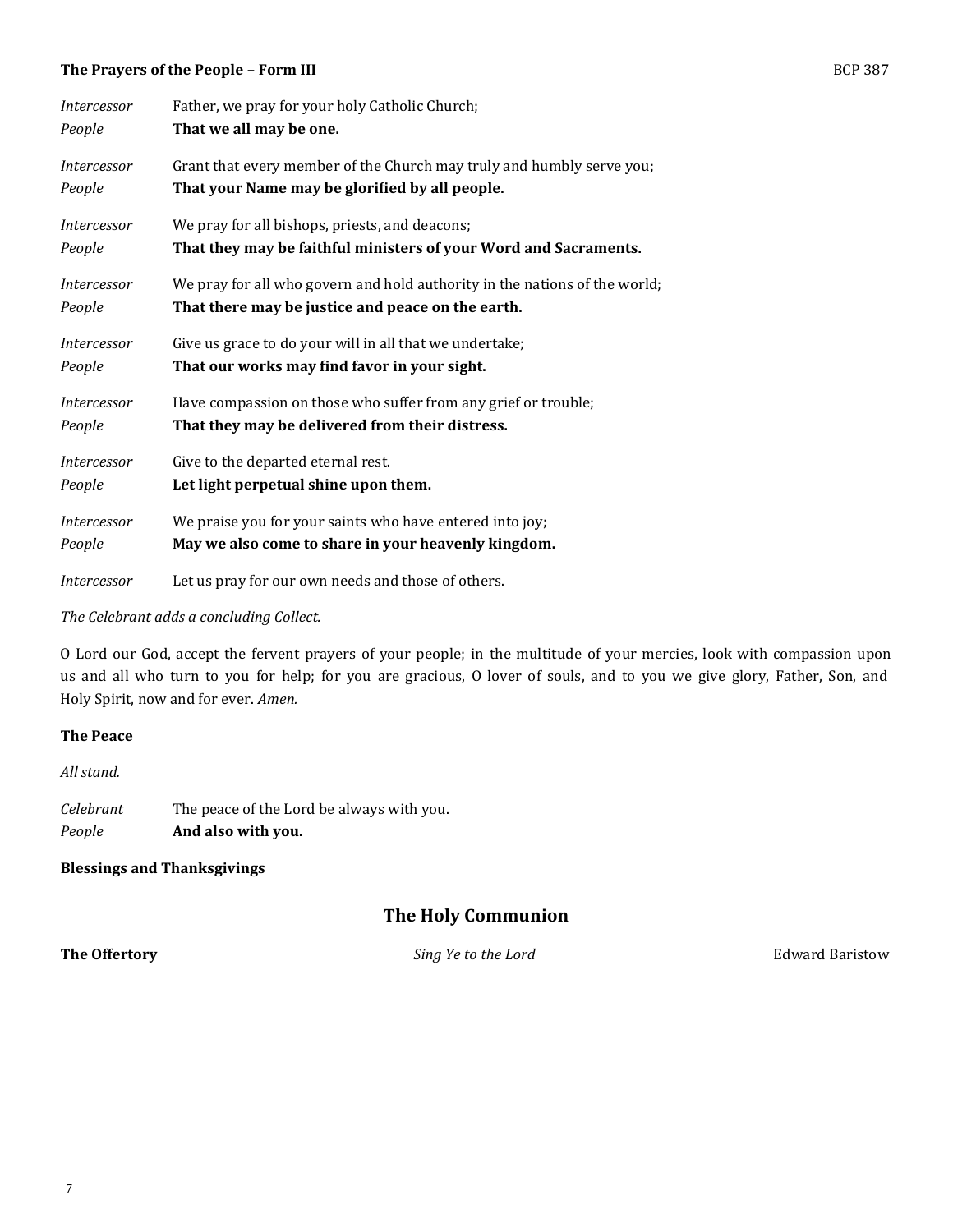**The Presentation Hymn** *Alleluia! The strife is o'er battle won Hymnal 208* 



Words: Latin, 1695; tr. Francis Pott (1832-1909), alt. Music: Victory, Giovanni Pierluigi da Palestrina (1525-1594); adapt. and arr. Willam Henry Monk (1826-1889)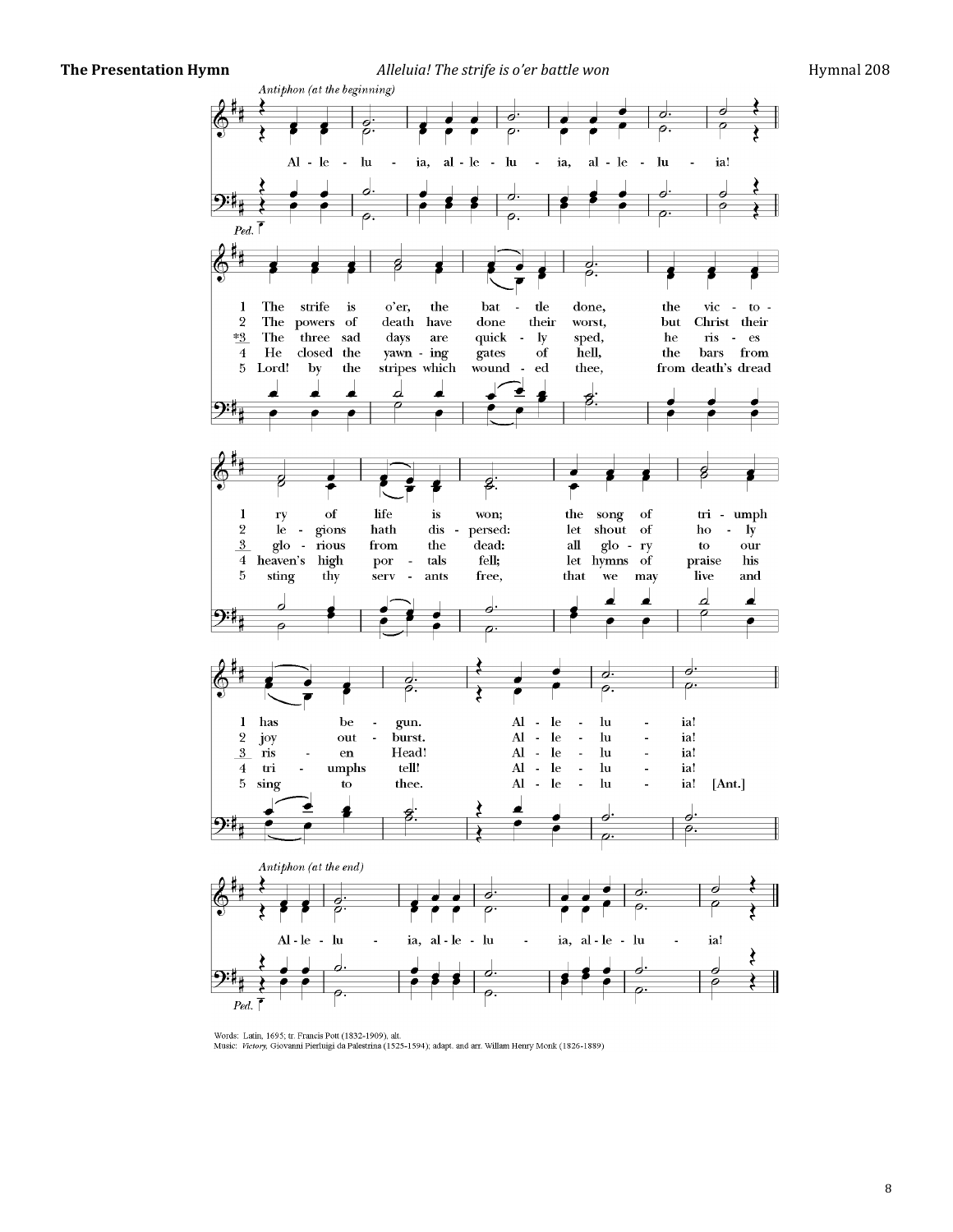### **The Great Thanksgiving and School School School School School School School School School School School School School School School School School School School School School School School School School School School Schoo**



*All remain standing, as able. The Celebrant proceeds*

It is right, and a good and joyful thing, always and everywhere to give thanks to you, Father Almighty, Creator of heaven and earth. But chiefly are we bound to praise you for the glorious resurrection of your Son Jesus Christ our Lord; for he is the true Paschal Lamb, who was sacrificed for us, and has taken away the sin of the world. By his death he has destroyed death, and by his rising to life again he has won for us everlasting life. Therefore we praise you, joining our voices with Angels and Archangels and with all the company of heaven, who for ever sing this hymn to proclaim the glory of your Name:

*Celebrant and People*



*All remain standing as able. Then the Celebrant continues*

### 9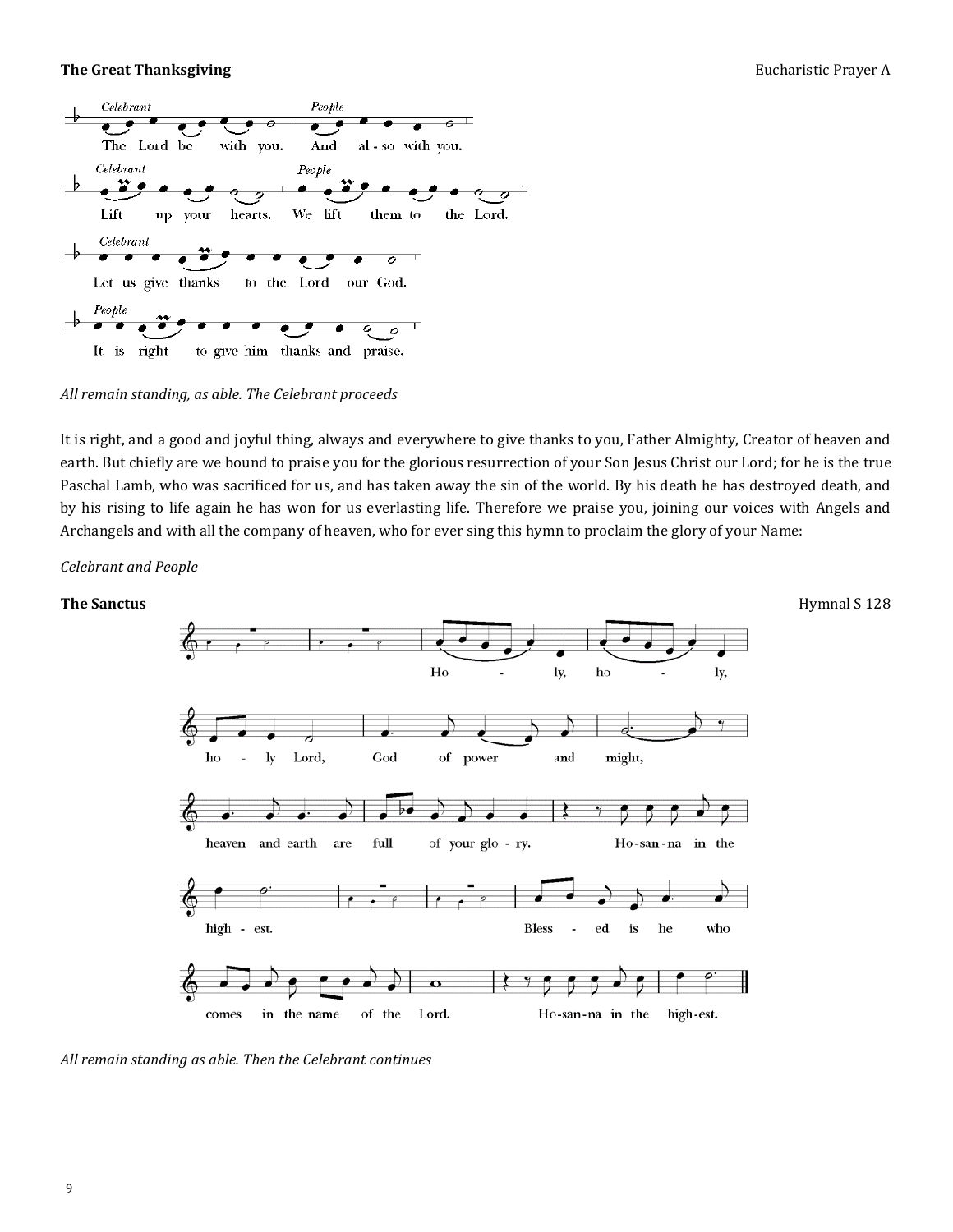Holy and gracious Father: In your infinite love you made us for yourself; and, when we had fallen into sin and become subject to evil and death, you, in your mercy, sent Jesus Christ, your only and eternal Son, to share our human nature, to live and die as one of us, to reconcile us to you, the God and Father of all. He stretched out his arms upon the cross, and offered himself in obedience to your will, a perfect sacrifice for the whole world.

On the night he was handed over to suffering and death, our Lord Jesus Christ took bread; and when he had given thanks to you, he broke it, and gave it to his disciples, and said, "Take, eat: This is my Body, which is given for you. Do this for the remembrance of me." After supper he took the cup of wine; and when he had given thanks, he gave it to them, and said, "Drink this, all of you: This is my Blood of the new Covenant, which is shed for you and for many for the forgiveness of sins. Whenever you drink it, do this for the remembrance of me."

Therefore we proclaim the mystery of faith:

*Celebrant and People*

**Christ has died. Christ is risen. Christ will come again.**

### *The Celebrant continues*

We celebrate the memorial of our redemption, O Father, in this sacrifice of praise and thanksgiving. Recalling his death, resurrection, and ascension, we offer you these gifts. Sanctify them by your Holy Spirit to be for your people the Body and Blood of your Son, the holy food and drink of new and unending life in him. Sanctify us also that we may faithfully receive this holy Sacrament, and serve you in unity, constancy, and peace; and at the last day bring us with all your saints into the joy of your eternal kingdom. All this we ask through your Son Jesus Christ. By him, and with him, and in him, in the unity of the Holy Spirit all honor and glory is yours, Almighty Father, now and for ever.

*The people sing together*



### *The Celebrant then continues*

And now, as our Savior Christ has taught us, we are bold to say,

### *People and Celebrant*

Our Father, who art in heaven, hallowed be thy Name, thy kingdom come, thy will be done, on earth as it is in heaven. Give us this day our daily bread. And forgive us our trespasses, as we forgive those who trespass against us. And lead us not into temptation, but deliver us from evil. For thine is the kingdom, and the power, and the glory, for ever and ever. Amen.

### **The Breaking of the Bread**

*A period of silence is kept.*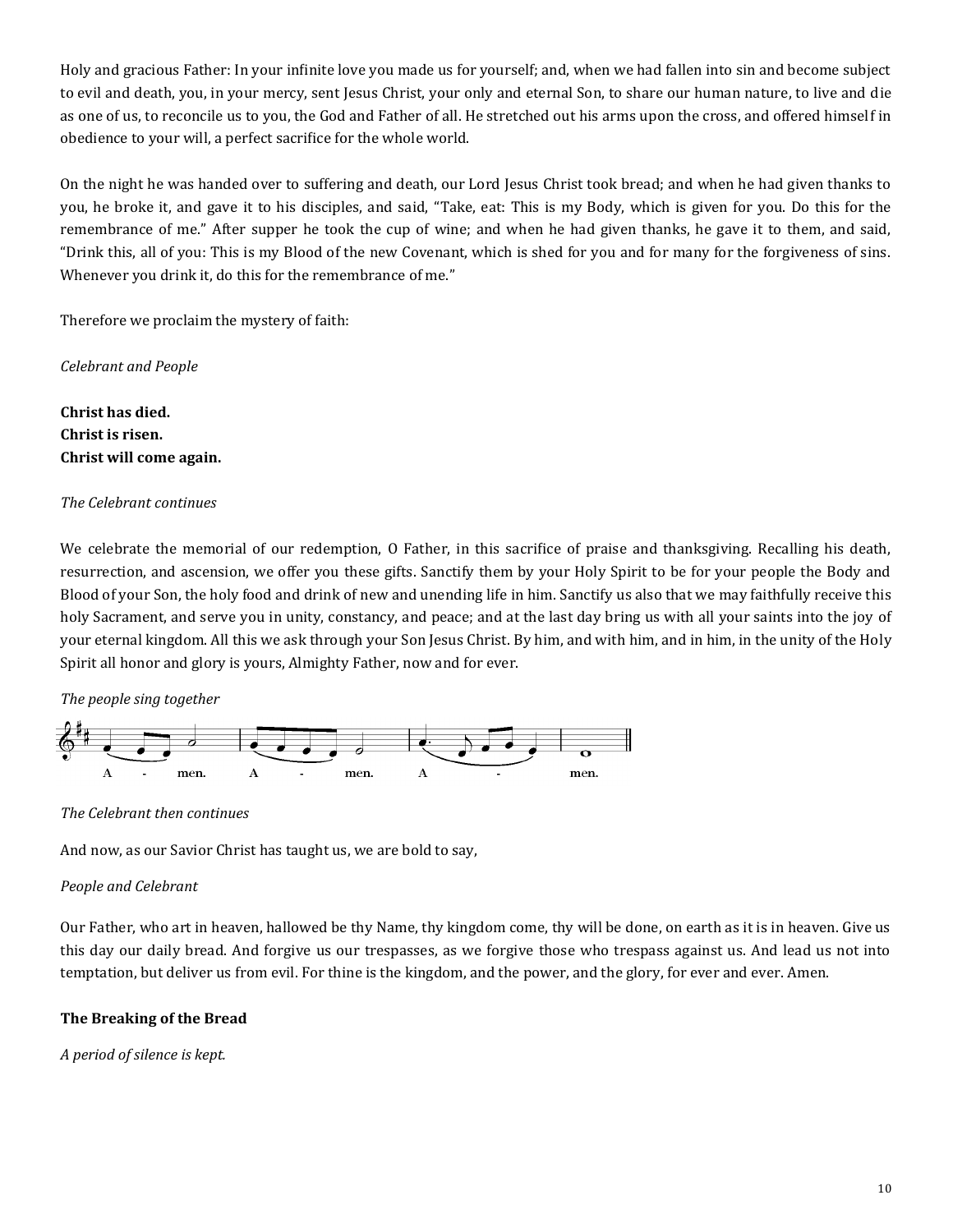**The Fraction Anthem** Hymnal S 154



*This is the table, not of the Church but of Jesus Christ. It is made ready for those who love God and who want to love God more. So come, you who have much faith and you who have little, You who have been here often and you who have not been for a long time or ever before, You who have tried to follow and all of us who have failed. Come, not because the Church invites you; It is Christ who invites you to be known and fed here.* 

*All are welcome to receive Holy Communion. Gluten-free wafers are available upon request.* 

**The Communion Anthems** *Awake thou wintry earth I.S. Bach I.S. Bach* 

Sung by the St. Cecilia Choir

*Jesus is Alive* Cindy Berry (10:30 service only)

Hear the joyous news today: He is risen! He is risen! Look! The stone is rolled away. Jesus is alive. Christ has won the victory, He is risen, He is risen! And for all eternity, Jesus is alive. Before that Easter morning the world in sorrow lay. When Jesus Christ the Lord of all died one tearful day. They placed him in an empty tomb but just as he had said, On that blessed Easter morn he rose from the dead.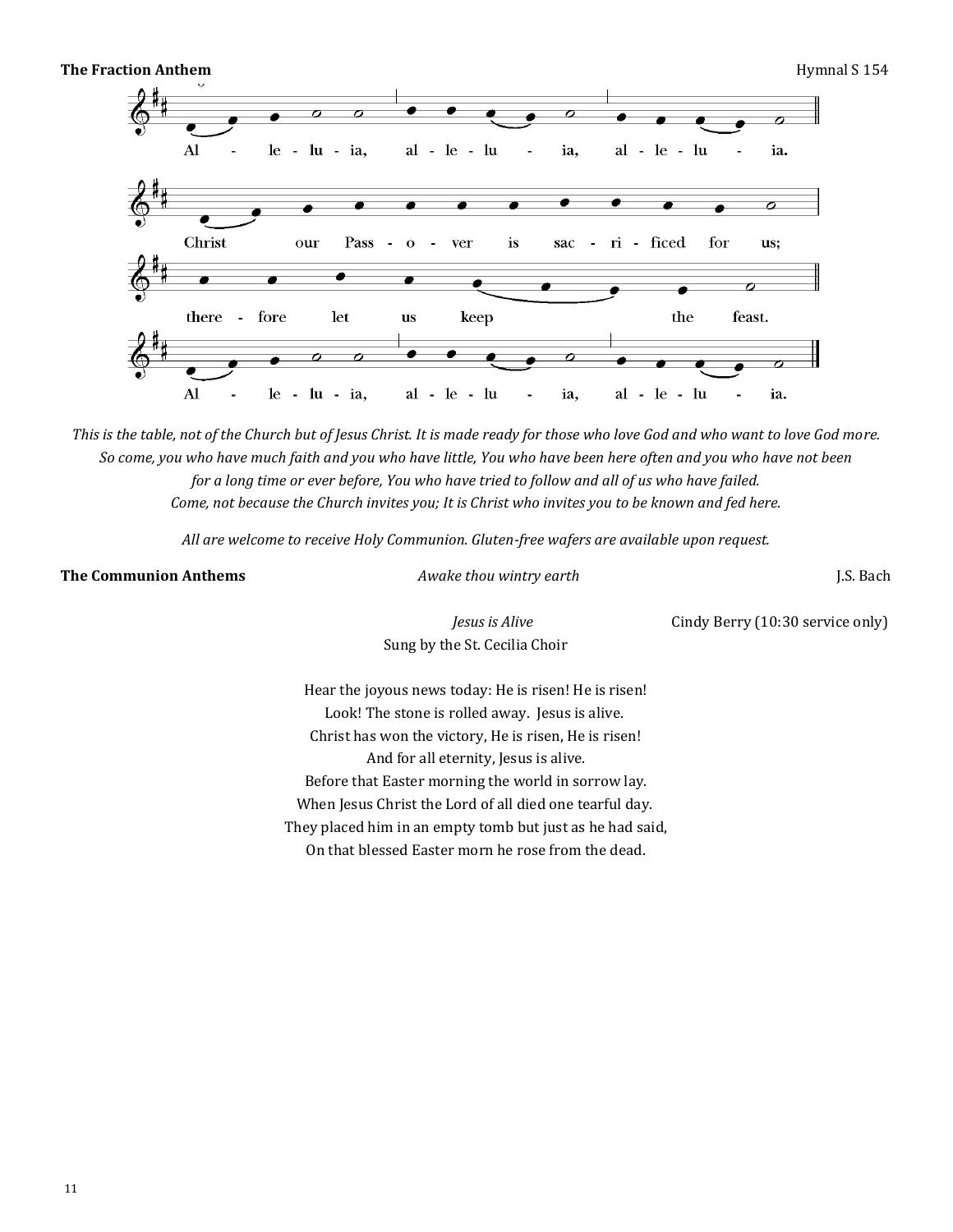### **The Communion Hymn** *Welcome, happy morning!* **The Communion Hymnal 179**



bring again our daylight: day returns with thee!

Refrain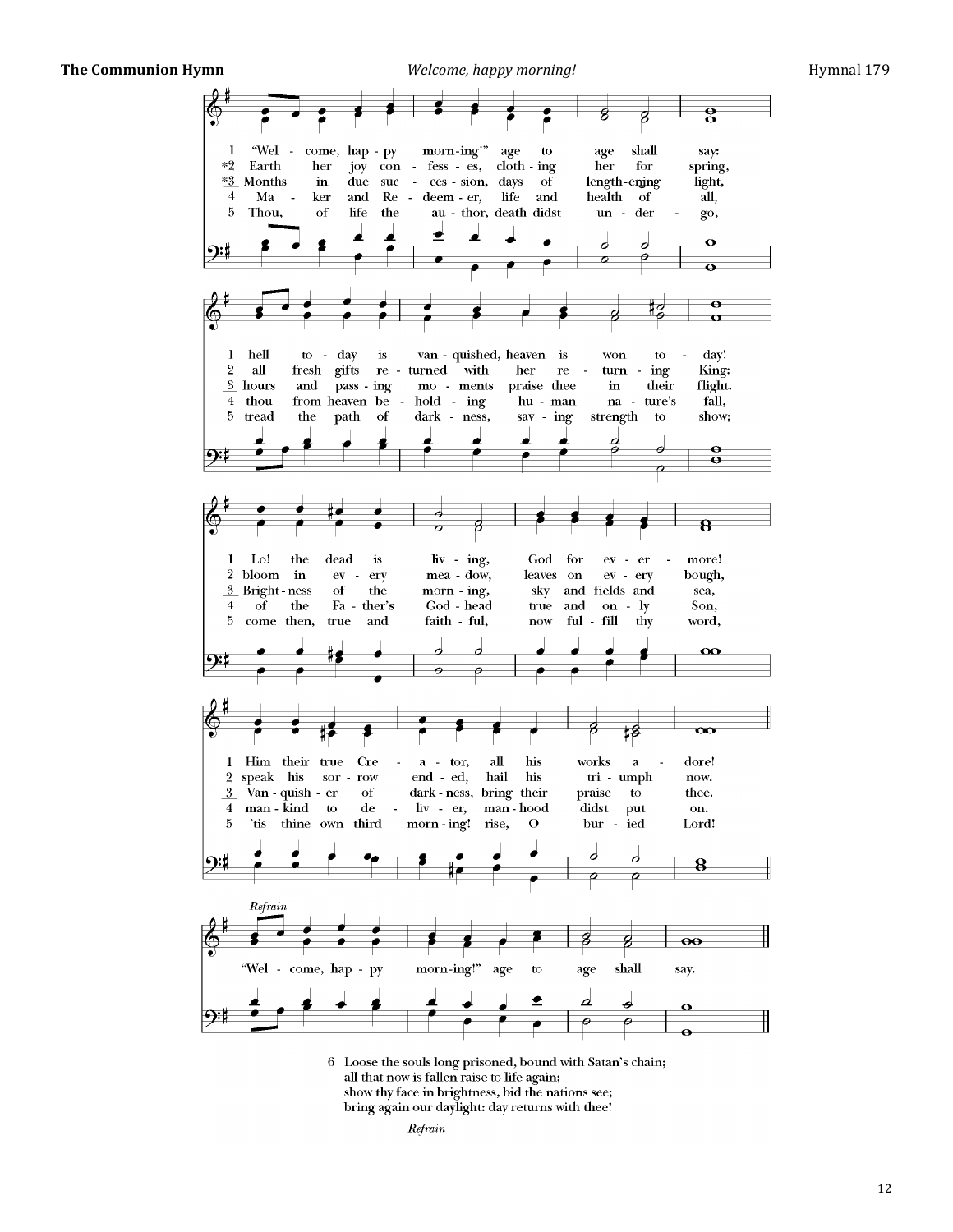### *Celebrant* Let us pray.

### *Celebrant and People*

Father of all, we give you thanks and praise, that when we were still far off you met us in your Son and brought us home. Dying and living, he declared your love, gave us grace and opened the gate of glory. May we who share Christ's body live his risen life; we who drink his cup bring life to others; we whom the Spirit lights give light to the world. Keep us firm in the hope you have set before us, so we and all your children shall be free, and the whole earth live to praise your name. *Amen.*

### **The Blessing**



### **The Dismissal**

*Priest* Let us go forth into the world, rejoicing in the power of the Spirit. Alleluia, alleluia. *People* **Thanks be to God. Alleluia, alleluia.**

### **The Closing Voluntary**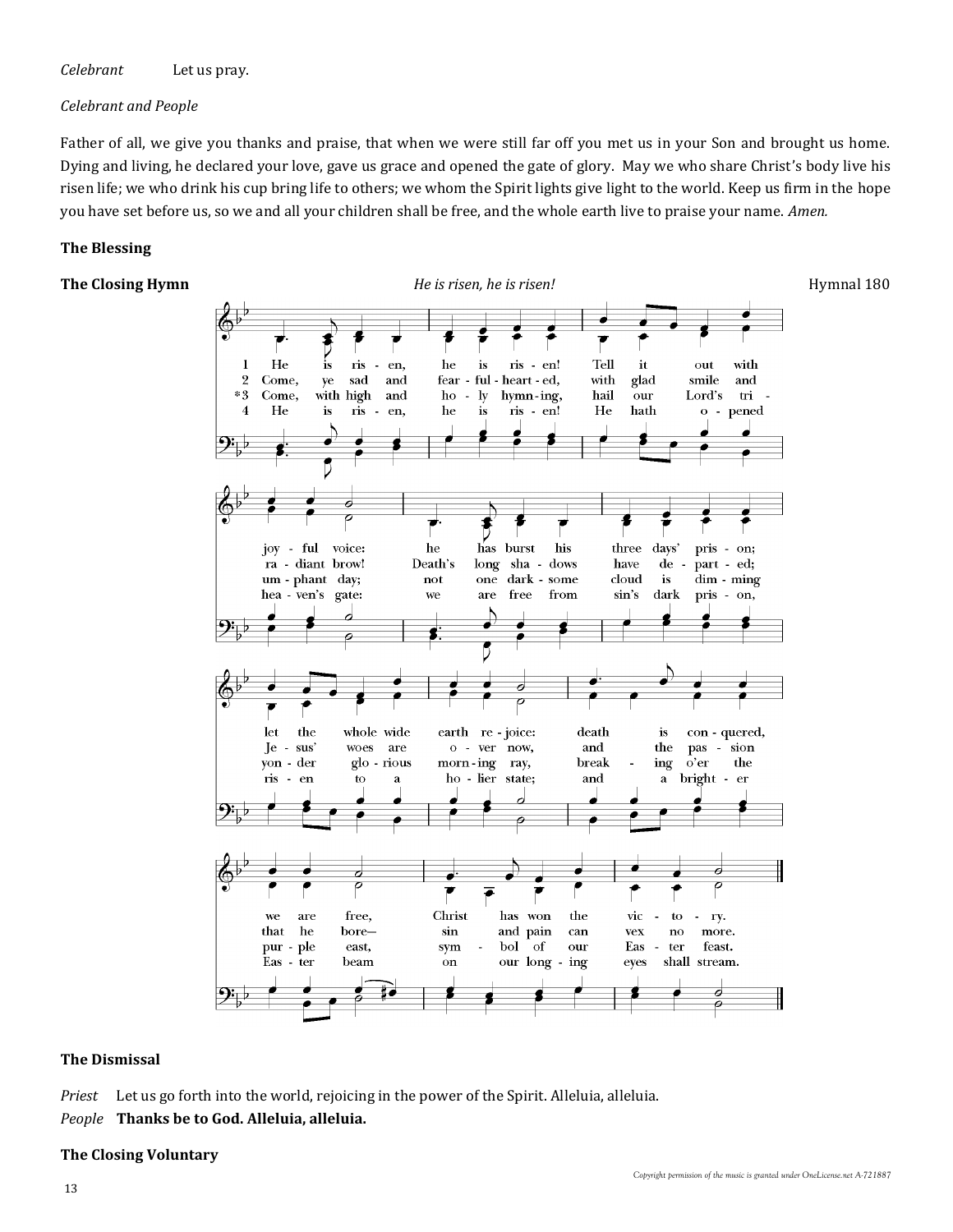### **SERVICE PARTICIPANTS**

| <b>Vestry Person of the Week</b> Virginia Williams |                                                                                                                                                                    |
|----------------------------------------------------|--------------------------------------------------------------------------------------------------------------------------------------------------------------------|
| <b>Brass Quintet</b>                               | Zach Hill, Daniel Marshall, Jaron Smith, Nick Staff, Brad Whitfield                                                                                                |
| <b>Vergers</b>                                     | 8:30: Tony King, Jennifer Thomasson<br>10:30: David Waldron, Tony King                                                                                             |
| <b>Eucharistic Ministers</b>                       | 8:30: Renee Powell<br>10:30: Jeff Lawhead, Marianne Lawhead                                                                                                        |
| Readers/Intercessor                                | 10:30: David Carver                                                                                                                                                |
| <b>Acolytes</b>                                    | 8:30: Lily Hopkins, Caroline Hawes, Liam Bulford,<br>Houston Hawes, Jack Bulford, Adele Bulford                                                                    |
|                                                    | 10:30: Jude Henderson, Lanie Mae Henderson, Julia Howell,<br>Mary Tucker Howell, Mary Huskison, Sydney Pape,<br>Mary Scott Fabrizi, Kate Howell, Freddy Wendelburg |

**EASTER DAY BREAKFAST** — The annual Easter Breakfast will be held at 9:30 this morning in the parish hall. All are welcome!

**INCENSE** — Please note that incense will be used at both services this morning.

**FLOWERING OF THE CROSS** — All children are invited to help with the Flowering of the Cross this morning at the 10:30 service. Please meet Elisabeth Copeland in the hospitality foyer prior to the service. Children will enter the church following the procession of clergy and choir and place flowers on the cross. Flowers will be provided.

### *Remember in your Prayers*

A Prayer for Love: (From the Daughters of the King) *Bless us with Love, O Merciful God; That we may love as you love. That we may show patience, tolerance, kindness, caring and love to all. Bless us with your love.*

We pray for those with timely concerns: Brink Howard, Rena McMichael, Michael Coxand, Steven Stellen, Marcia Mack, Vashti Ravenell, Gavin Stuart and family, Heather Pennell-Glover, Anne Murphy, Quinn Harrison, Jason Allen, Ethan Page, Luke Bourneuf, Ruthie Stewart, Don Jones, Scott Cummins, Karol Lamb, Marvin Simpson, Stephanie Grendzinski, Joseph Bagwell.

We pray for those with ongoing concerns: Malcolm Velasca, Kiran Force, Alice Magnan, Annie Bulford, Margaret Crary, Trina Hall, Tyler Chapman, Anna Endres, Kimberly Leitch, Candy Waldron, Bo Warren, Brittany Jones, Ralph Hajosy, Jeff Lawhead, John Cummins, Carol Pascal, Megan Morgan, Jeni Massenburg, Ivy Roman.

We pray for the members of the Vestry: Renee, Mark, Nicole, Philip, Frankey, Polly, Tony, Marianne, Virginia, and for the Staff: Hazel, Mason, Dawn, Elisabeth, Mary Margaret, Cole, Kimberly.

We pray for members of our armed services and their families: Phil Kearney, Kevin Bradley, Joe Clay, Tom Choate, Linda Boyce, Dariel Johnson, Sean McGraw, Steven Puckett, Bill Tudor, Jr., Scott Woodward, Luke White, Tommy White, Zach Simkins, Jacob Britt, Morgen Davis, Luke Eason, Michael Rafferty, David Norwood, Arron Essex, Adam Harrison, Sam Vermilyea, Charles Mathews, Cameron Everett, Lanier Sealy, Beau Massenburg.

We give thanks for the lives of those celebrating birthdays this week: Robert Sadler, Tony Daniel, Jackson Morin, Lanie Mae Henderson, Anne Graner, Sophie Widdowson, Julia Howley, Hank Powell, Gina Watkiss, Kemrey Kidd, Leah Herman, Caroline Colpoys.